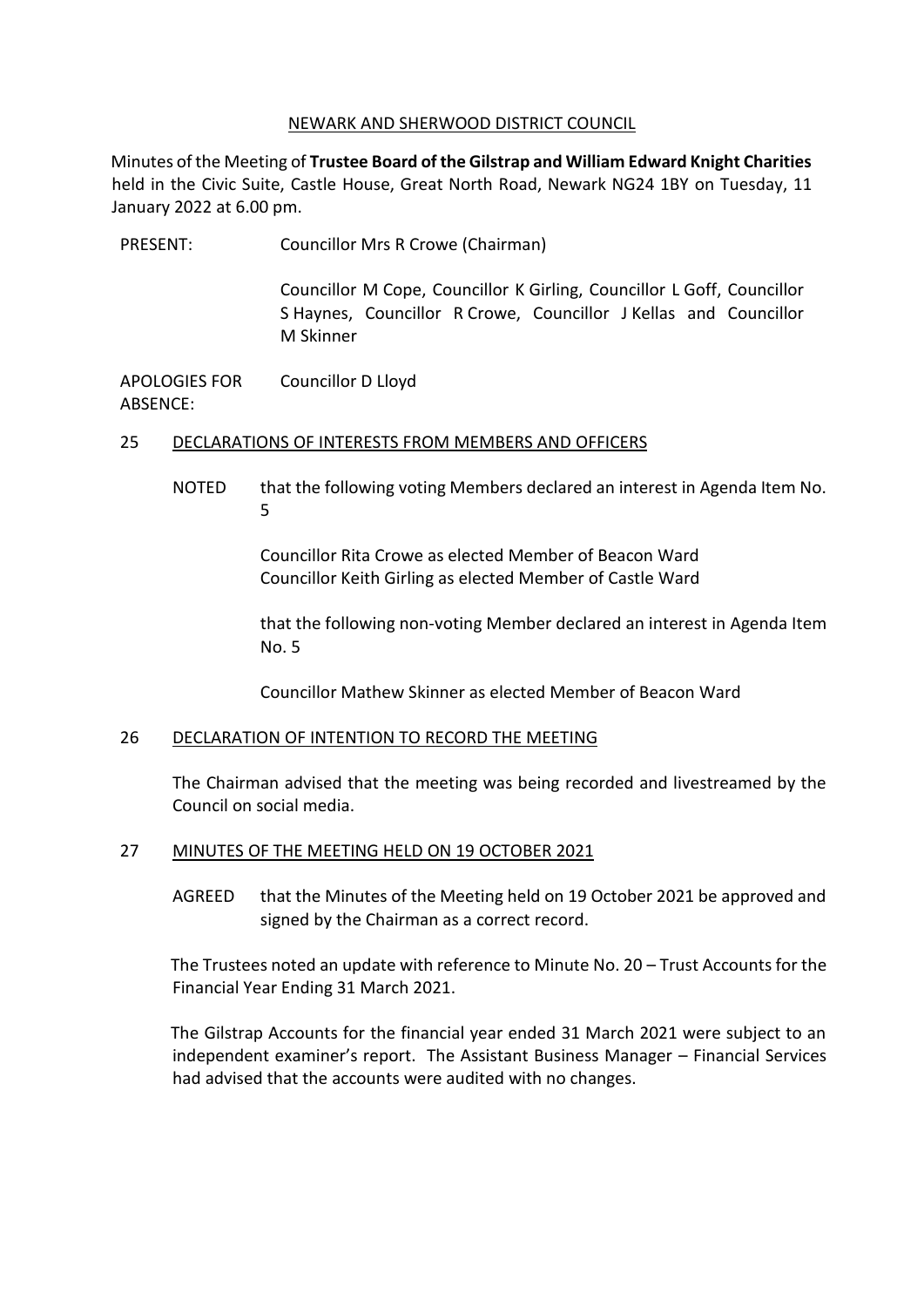# 28 APPLICATION FOR FUNDING – NEWARK CASTLE EVENTS

The Chairman advised the Trustees that this item related to a funding application from the District Council. As all Trustees are District Councillors having all received training and understand when sitting as Members of the Trustee Board that their duty is to consider the best interests of the Trust and whether the funding application meets the objectives of the Trust.

The Trustees considered the report presented by the Clerk to the Trustees to consider an application made to the Gilstrap Charity for grant funding to support the Newark Castle Comes to Life Events in 2022.

The application informed the Trustees that there would be 3 public events planned in 2022 to interpret and enhance the stories of Newark Castle. These events to include live performances of drama and music, demonstrations such as sword-fighting and falconry, castle tours, outdoor crafts such as willow weaving and woodturning and fun activities for people of all ages.

The overarching objectives of the festival are:

- To promote enjoyment of Newark Castle and Victorian Gardens as a free, safe, outdoor venue in the wake of the pandemic
- To educate local residents and tourists about 900 years of history at Newark Castle

The Trustees were provided with the application form at Appendix B noting that the organiser was looking to secure funding in the sum of £5,930.00.

AGREED (unanimously) that the Board had considered and determined the application received from the Heritage & Culture Business Unit of Newark & Sherwood District Council and that it be approved.

### 29 CEDAR AVENUE UPDATE

The Trustees considered the verbal report presented by the Clerk to the Trustees which provided an update on progress since the Board's last meeting in October 2021.

The Clerk distributed to those present a minute from the Finance & General Purposes Committee of the Town Council, as provided below:

| FGP34/21/22 | Land off Cedar Avenue                                                                                                                            |
|-------------|--------------------------------------------------------------------------------------------------------------------------------------------------|
|             | Prior to discussion of the item Cllr Mrs R Crowe and Cllr L Goff<br>declared a prejudicial interest and left the meeting.                        |
|             | The Town Clerk advised that it was then AGREED that all the<br>N&SDC Councillors still present were non-voting members of the<br>Gilstrap Trust. |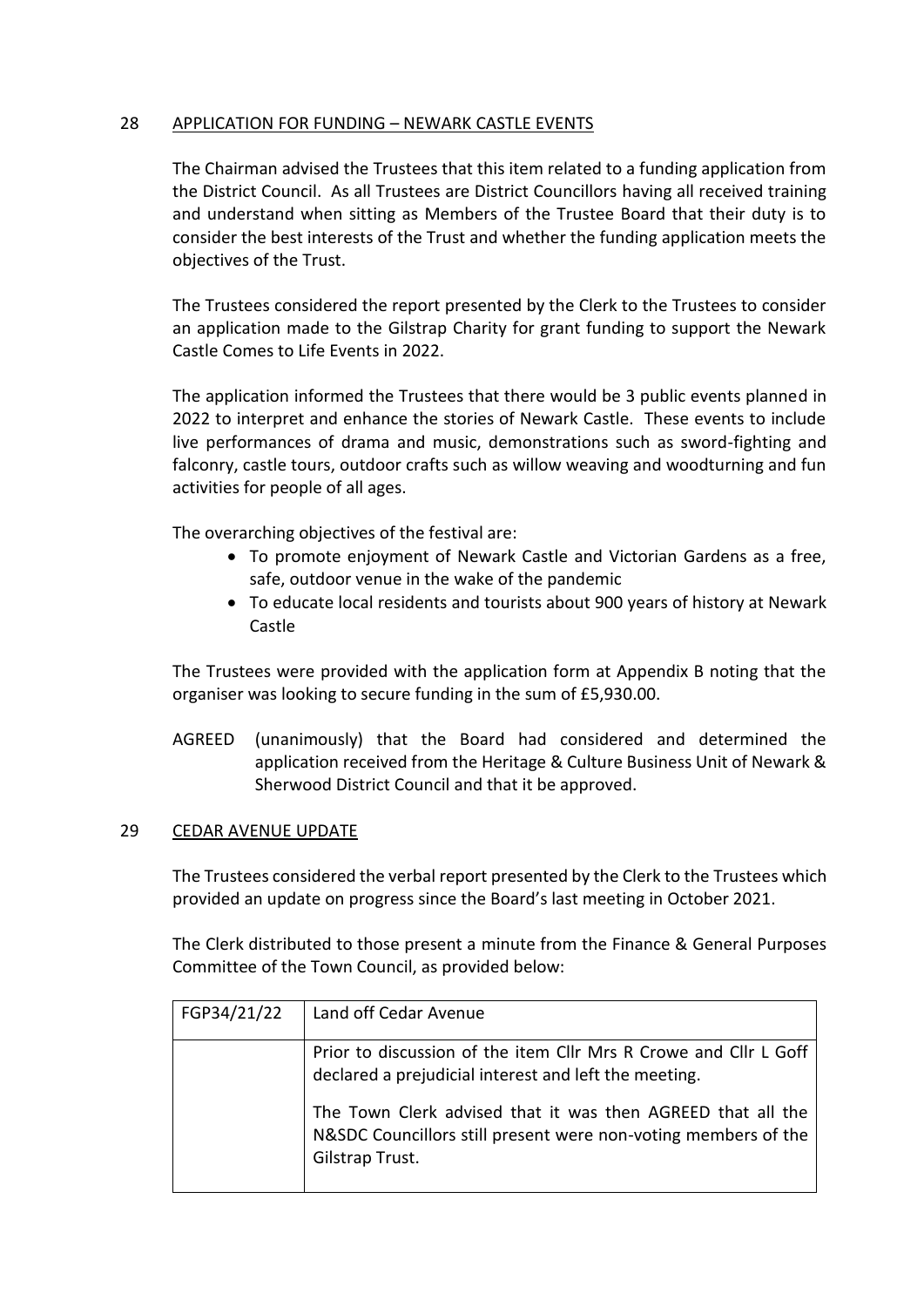|       | Cllr Mrs G Dawn said that she was delighted to see this report. She<br>informed Members that she was looking forward to the Town<br>Clerk having a dialogue with the people that had formed a<br>community group who had some ideas for this site. It would be<br>good to work closely with them. |
|-------|---------------------------------------------------------------------------------------------------------------------------------------------------------------------------------------------------------------------------------------------------------------------------------------------------|
| (i)   | Members CONSIDERED, in principle, the purchase of the                                                                                                                                                                                                                                             |
|       | land off Cedar Avenue for the purpose of public open space.                                                                                                                                                                                                                                       |
| (ii)  | In view of (i) above, Members AGREED to recommend to the                                                                                                                                                                                                                                          |
|       | Town Council the purchase of the Cedar Avenue site.                                                                                                                                                                                                                                               |
| (iii) | Members then also AGREED to recommend to the Town                                                                                                                                                                                                                                                 |
|       | Council the approval of a supplementary capital budget of                                                                                                                                                                                                                                         |
|       | £45,000 from the Town Council's Capital Receipts account.                                                                                                                                                                                                                                         |

The Clerk also confirmed that quotations for charities law advice, to ensure the Trustee Board meets its obligations in the event the land is sold, had been obtained. A report would be brought to the next meeting of the Trustee Board.

AGREED (unanimously) that the Trustee Board noted the verbal update and that having instructed the external legal advisors an update be brought to the next meeting.

### 30 NEWARK R&M CRICKET CLUB PROJECT - UPDATE

The Trustees considered the verbal report presented by the Clerk to the Trustees which provided an update since the Board's last meeting in October 2021.

The Clerk distributed to those present a copy of a letter from Newark R&M Cricket Club addressed to the Clerk to the Trustees on behalf of the W.E. Knight Trust.

The letter provided an update on the progress of Newark R&M Cricket Club's Ground Development Project having invited several local companies to tender for the changing room construction works. They advised they had received three responses but all three exceeded the current amount of available funding.

The Quantity Surveyor assisting the Club had provided a report having evaluated the difference between the estimated figures and final tender returns. It was concluded that most of the difference was due to the industry wide increase in building costs, as well as additional costs associated with the access and foundation requirements.

The Club will look at additional funding sources and cost reductions, by planning to meet with the company who provided the most affordable tender as soon as possible to discuss how savings could be made. The Club thanked the Trust for its patience and that any further detail could be provided if required.

AGREED (unanimously) that the report be noted.